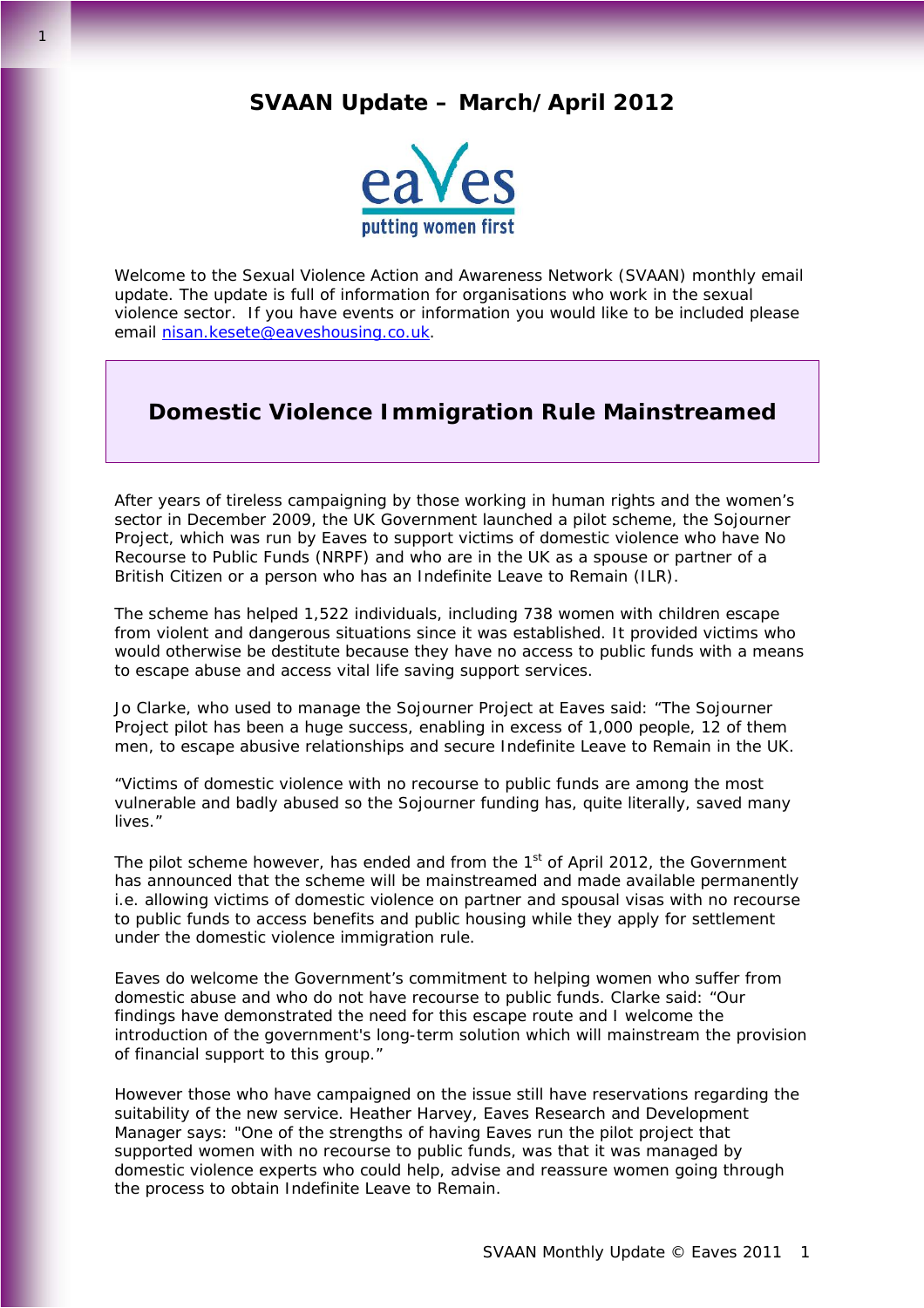"It is a matter of concern that the new service cuts out this element and means that women or their representatives are simply directed to a UKBA website and then on to the DWP. This may act as a deterrent for many women who although perfectly entitled to support under the scheme, may be in fear of such authorities, not to mention in some cases having limited English. This may cause women to stay in abusive situations.

"It also seems that there is an assumption that women at risk will go to women's organisations like Eaves who will be expected to help them to navigate these bureaucracies yet there will be no additional funding for the organisations, at a time when we have less staff, less money and more demand for our services."

The Campaign to Abolish No Recourse to Public Funds, which involves over 27 leading women's and human rights groups, also welcomes this move by the Government. However, the campaign points that there are many other vulnerable victims who remain without a safety net. These include women in the UK on other visas, over-stayers, and overseas domestic workers, who experience gender based violence or abuse and exploitation by their employers.

These women are still forced to make a stark choice between staying within an abusive relationship, and risking their lives, and that of their children, and leaving, and facing destitution, and in many cases, also deportation. Besides, under new proposals, they will not be entitled to legal aid to make an application to stay in the country or to appeal against refusal.

The Campaign also stated concern as regards the Government's new proposals on family-related migration, including plans to increase the probationary period for spousal visas from two to five years, and changes to the Immigration Rules which require applicants for settlement under the domestic violence rule to be free of unspent convictions, despite the fact that many victims of abuse act in self-defence or are falsely accused of crime by abusive partners and family members. These changes undermine women's ability to escape abuse and gain access to safety and support.

**To find out more please visit: Southall Black Sister's website [here](http://www.southallblacksisters.org.uk/campaign-celebrates-victory-for-victims-of-domestic-violence/) UK Boarder Agency's website here**

# **Parliamentary Updates**

# **Domestic Violence, Crime and Victims (Amendment) Act 2010-12**

Section 5 of the Domestic Violence, Crime and Victims Act 2004 created an offence of causing or allowing the death of a child or vulnerable adult. The offence is limited to incidents where the victim died of an unlawful act and only applies to members of the household who had frequent contact with the victim. The household member must have either caused the victim's death or failed to take reasonable steps to protect the victim, and the victim must have been at significant risk of serious physical harm. Only those who are 16 or over may be guilty of the offence, unless they are the mother or father of the victim.

The Bill would amend Section 5 of the Act to widen its scope to include situations where children and vulnerable adults have been seriously harmed. 'Serious harm' is defined in the 2004 Act as "harm that amounts to grievous bodily harm for the purposes of the Offences against the Person Act 1861".

# **The Bill received Royal Assent on 8 March. The Bill is now an Act of Parliament (law).**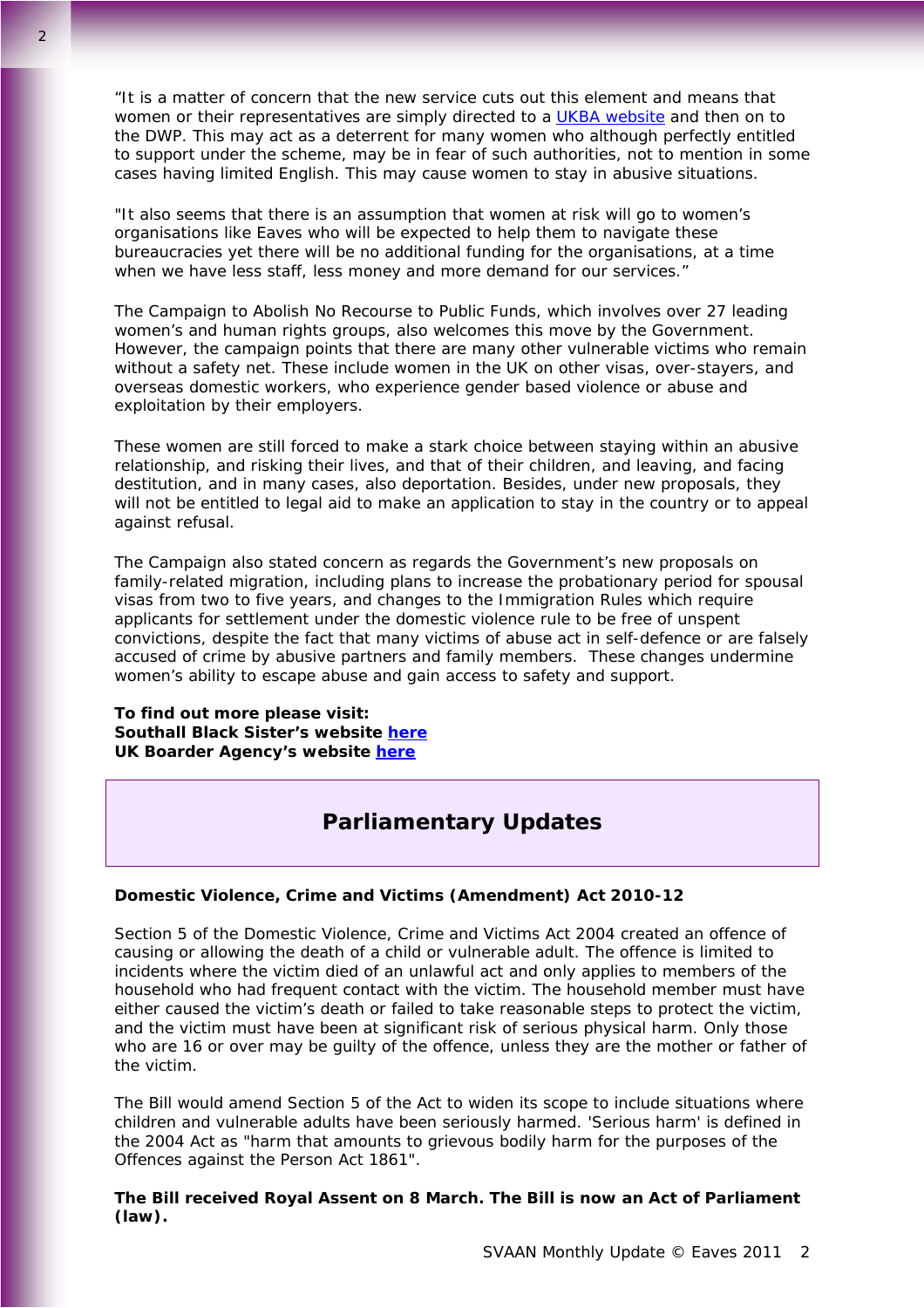# **Eradication of Slavery (UK Company Supply Chains) Bill 2010-12**

A Bill to require retailers and manufacturers in the UK to make annual statements of measures taken by them to eradicate slavery and human trafficking and exploitation from their direct supply chains; to require large retailers and manufacturers to provide customers with information about measures taken by them to eliminate slavery and human trafficking and exploitation; to provide victims of slavery with necessary protections and rights; and for connected purposes.

# **The sponsoring MP has nominated 27 April 2012 for the second reading.**

## **European Convention on Human Rights (Temporary Withdrawal) Bill 2010-12**

A Bill to make provision for the temporary withdrawal of the United Kingdom from the European Convention on Human Rights.

# **The sponsoring MP has nominated 27 April 2012 for the second reading.**

#### **Legal Aid, Sentencing and Punishment of Offenders Bill 2010-12**

Third reading - the final chance for the Lords to change the Bill - took place on 27 March. Amendments discussed covered clauses 19, 10, 21, 46, 48, 57, 77, 78, 145, 147, 152 and 153 of the Bill.

The Bill will now go to the Commons for consideration of Lords amendments (Ping Pong). The amendments are scheduled to be debated in the House of Commons on  $17<sup>th</sup>$  of April 2012

#### **Sexual Offences (Amendment) Bill 2010-12**

A Bill to amend the Sexual Offences Act 2003 to create an offence of paying for sexual services of a person under the age of 21 years.

# **2nd reading was on the 30th of March 2012 and not moved for debate. There is no indication when the Bill will progress further.**

# **Funding Opportunities**

## **Islington Council**

#### **Infrastructure Support Services**

Islington Council is inviting applications to deliver infrastructure support to Islington's Children and Young People's Voluntary Sector (CYPVS) organisations.

The service will provide valuable infrastructure support to approximately 190 voluntary organisations and community groups that support local children, young people and their families in Islington which will lead to improved:

- Engagement.
- Governance.
- Financial management.
- Fundraising.
- Business planning.
- Tendering.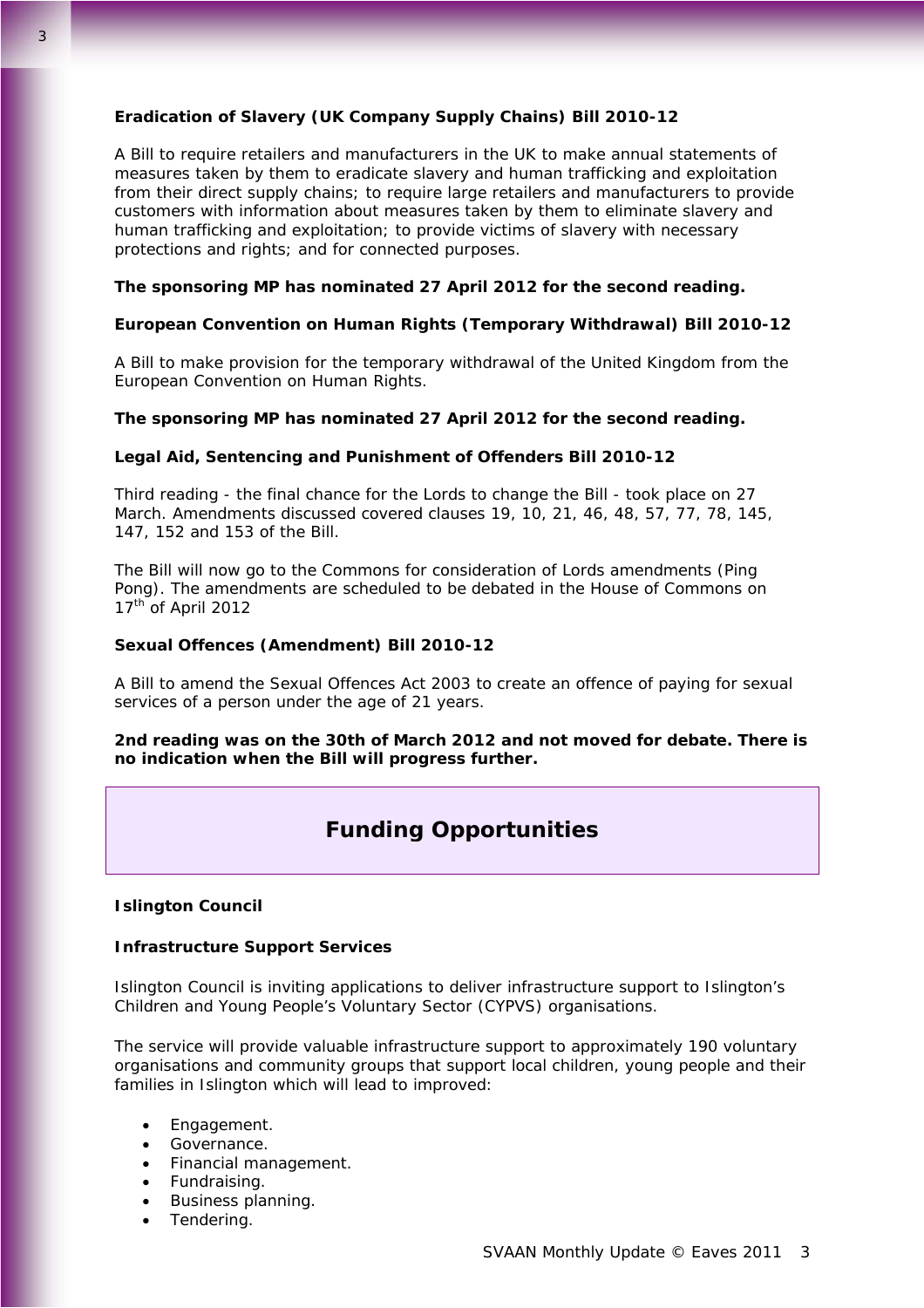Applications are sought from suitably qualified and experienced providers able to demonstrate:

- Experience in engaging and supporting small and medium sized community and voluntary organisations who offer services to a diverse range of communities.
- A proven track record of providing services and in making concrete and sustainable improvements to organisations.

Applications must register with the **[London Tenders Procurement Portal](https://www.londontenders.org/procontract/supplier.nsf/frm_opportunity?openForm&opp_id=OPP-HIS-DNWC-8SUGMS&search_id=PLAN-SCHDNWC-8SZDCK&contract_id=CONTRACT-DNWC-8SLMNB&org_id=ORG-DNWB-74JHMQ&from=)** to submit an Expression of Interest and access a Pre-Qualification Questionnaire (PQQ) document.

# **The deadline for Expressions of Interest is 12 noon on 20 April 2012.**

#### **Completed PQQ documents must be submitted by 23 April 2012.**

#### **London Borough of Bromley**

# **Provision of Support Services**

The London Borough of Bromley is inviting applications for the provision of for the provision of Support Services at Johnson Court: Supported Living – Adults with Learning Disabilities.

Applications are invited from all experienced providers who wish to operate within the London Borough of Bromley boundary and are committed to:

- High quality models of person centred care which will deliver improved outcomes for service users.
- Continuous development, improvement and innovation in service delivery.
- Accessible, consistent services.
- Transparent balance between the cost and value of Services against performance.

Services must be delivered to service users in a way that is consistent with the promotion of:

- Privacy.
- Dianity.
- Independence.
- Choice.
- Rights.
- Fulfilment.

#### **Bid Process**

Applicants must register with the **London Tenders Procurement Portal** to submit an Expression of Interest.

**The deadline for submissions is 1pm on 3 May 2012**.

# **Trainings, Meetings and Events**

#### **London Mayoral Hustings**

#### **Thursday 12 April, 6-8pm**

*Do you want a chance to put questions to London election candidates, and to hear their responses on a range of questions about violence against women?*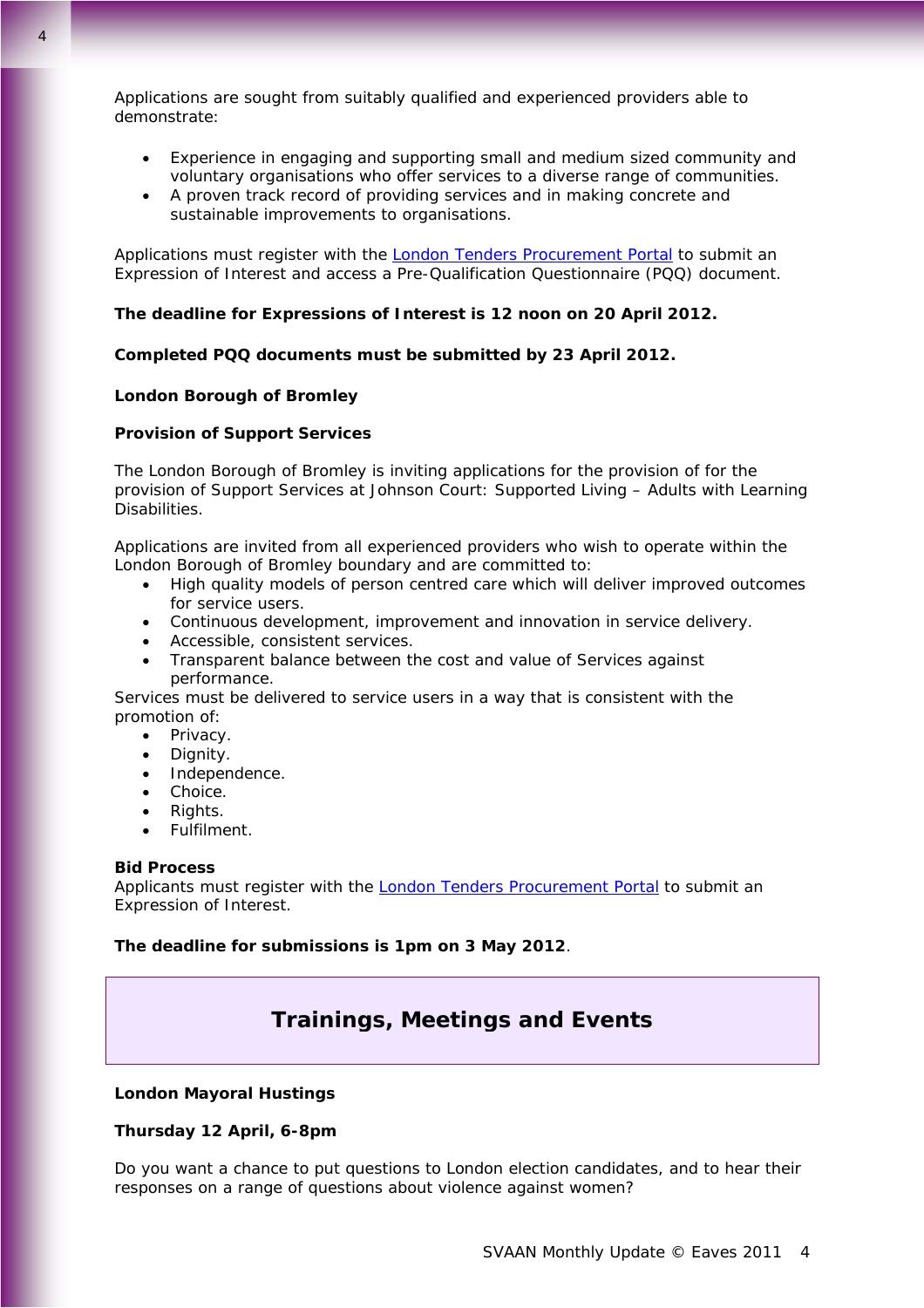This hustings event is a chance for women's organisations, activists, members of the press, and all those interested in London government to hear what the different parties propose to do to end and prevent violence against women. The panel members are all standing for election and are eager to demonstrate their parties' commitment in this area.

## **Date & Time: Thursday 12 April, 6-8pm; doors from 6pm, 'question time style hustings' 6.30-7.30pm, followed by drinks**

# **Where: Auditorium, Human Rights Action Centre, 17-25 New Inn Yard, EC2A 3EA (full disabled access)**

Confirmed speakers: Natalie Bennett (Green), Kit Malthouse AM (Conservative), Caroline Pidgeon AM (Liberal Democrats), Val Shawcross AM (Labour)

# **To reserve a place: please email [admin@evaw.org.uk](mailto:admin@evaw.org.uk) and put 'hustings' in the subject box**

# **Free lecture - Multiple Perpetrator Rape**

Professor Rachel Jewkes (Director of the South African Medical Research Council Gender and Health Unit) will be giving a free public lecture about multiple perpetrator rape hosted by Middlesex University Forensic Psychological Services.

The event is free to anyone who wishes to attend and there are some spaces remaining so if you plan on attending, **please RSVP by the 27th April 2012 by emailing [fps@mdx.ac.uk](mailto:fps@mdx.ac.uk).** Once you have reserved your place, we will send you directions to the event.

**If you have any questions please feel free to direct them to Miranda Horvath at [m.horvath@mdx.ac.uk](mailto:m.horvath@mdx.ac.uk).** 

#### **The Central American Women's Network (CAWN) and Frauensolidaritäet**

## **Images of exploited and trafficked women - 27 Apr 2012 - 10:00**

#### **Friends House, George Fox Room, 173-177 Euston Road, London, NW1 2BJ**

While there has been growing awareness over the last decade as to the urgency to address trafficking for sexual exploitation and exploitation within the sex-industry, advocates have not always agreed on the most appropriate approach to tackle it. Debates are played out and amplified by media stories, backing the prevalence of dominating discourses.

The conference intends to be a forum for the effectiveness of such approaches to be discussed and for their complementarities to be explored. Plenary discussions will be followed by three workshops which you may sign-up for in advance. Please see the full programme of the conference attached.

**If you would like to attend, please RSVP by 18th April in reply to [campaigns@cawn.org](mailto:campaigns@cawn.org) as there are limited places. Lunch and drinks will be provided.** 

**A Symposium Event - University of Huddersfield** 

#### **Opportunities and Challenges in Feminist Narrative Research**

**Date: Friday 22 June 2012 Time: 9.30am- 4.30pm**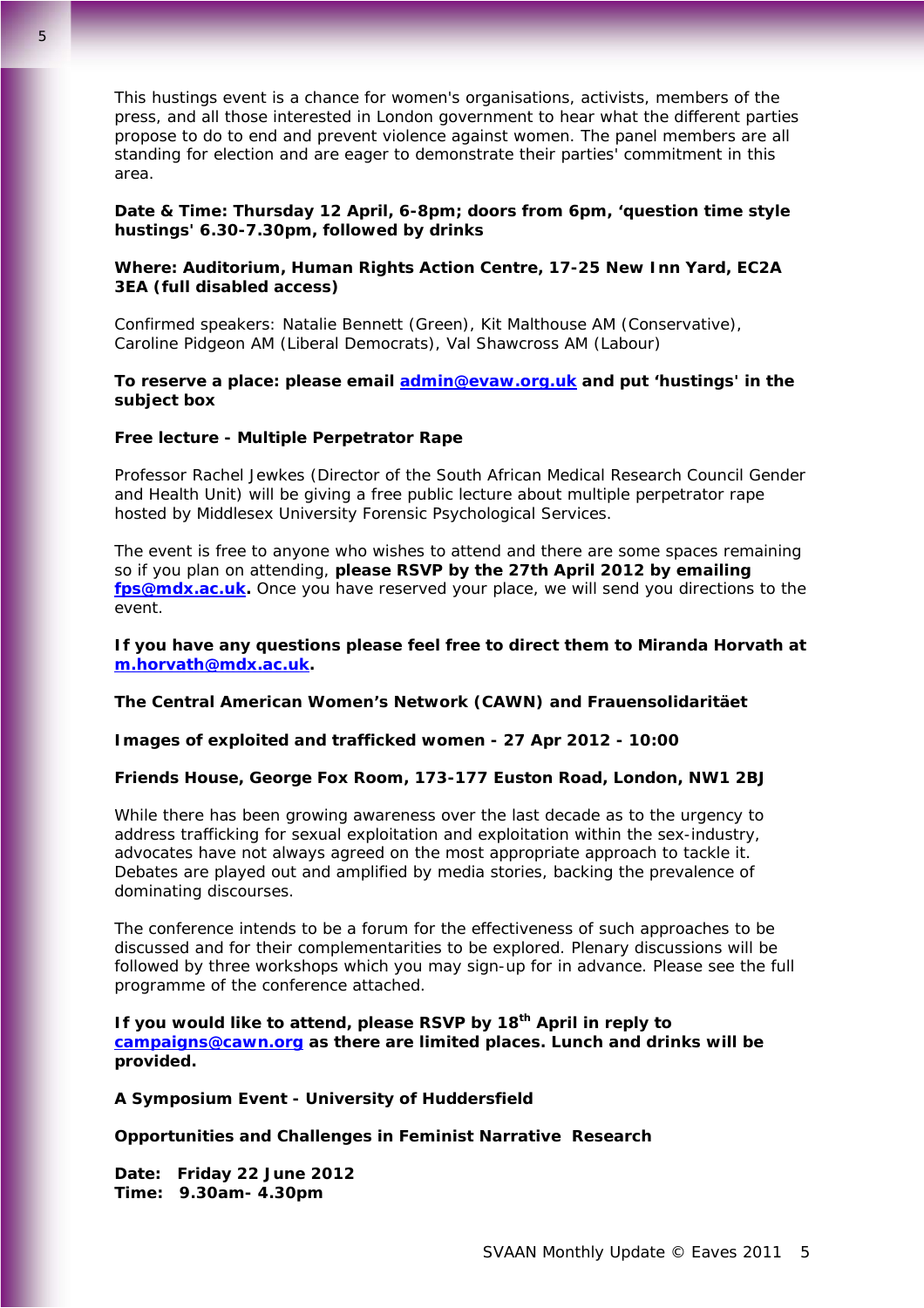A feminist narrative research symposium event is being held at the University of Huddersfield, organised by a group of postgraduate researchers. This event will bring together feminist narrative academics, students and practitioners to explore the opportunities and challenges that feminist narrative research can offer. This will include lectures and workshops on feminist narrative research theory, methodology and methods. The event will conclude with a roundtable discussion, which will also provide a forum for critical thinking to inform the development of feminist narrative research.

# **This event is free and lunch and refreshments are provided, however spaces are limited.**

# **To book your place or for further information please contact: [feministnarrative@hud.ac.uk](mailto:feministnarrative@hud.ac.uk)**

#### **Tender**

# **One day training: Awareness and Good Practice when working with women experiencing violence and abuse in relationships**

# **Dates: Thursday 14th June 2012; Venue: Central London; Fee: £90**

This training will equip participants with an understanding of the issues for women experiencing violence from men they know. The day will give attendees an appreciation of the barriers faced by women seeking help to leave an abusive relationship. The training will enable participants to:

- Define the different types of abuse.
- Understand the pressures on women to stay in violent relationships and what might prevent them from seeking and securing the help they need.
- Explore the additional issues for women from marginalised groups.
- Examine the responsibility for violence using the power and control model.
- Address the impact on children witnessing and experiencing domestic abuse.

The day is aimed at staff in any agency who may be called upon to support, advise, treat, or otherwise assist a woman experiencing violence from a man she knows.

# **One Day Training: Working with young people to address violence in teenage relationships**

## **Date: Thursday 21st June 2012; Venue: Central London; Fee: £150**

This very practical day will equip participants with a clear understanding of the key issues of abuse and violence in relationships and practically examine how drama techniques can be used to engage young people in these issues. These exercises have been tried and tested in a range of youth settings including schools, youth centres and pupil referral units and the training will be delivered by facilitators with a wealth of experience in delivering issue based projects. This training will:

- Give participants a theoretical understanding of issues such as different types of abuse, the excuses perpetrators give and the pressures on victims to stay in abusive relationships through our gendered model.
- Practically explore exercises that can be used to engage young people.
- Explore how the activities can be applied in a variety of youth settings, and learn effective techniques for engaging and encouraging young people to participate.
- Trouble shoot particular barriers participants have encountered when carrying out this kind of violence prevention work.

The day is aimed at professionals working directly with young people. Participants do not need to have previous experience of drama or theatre to take part in the day.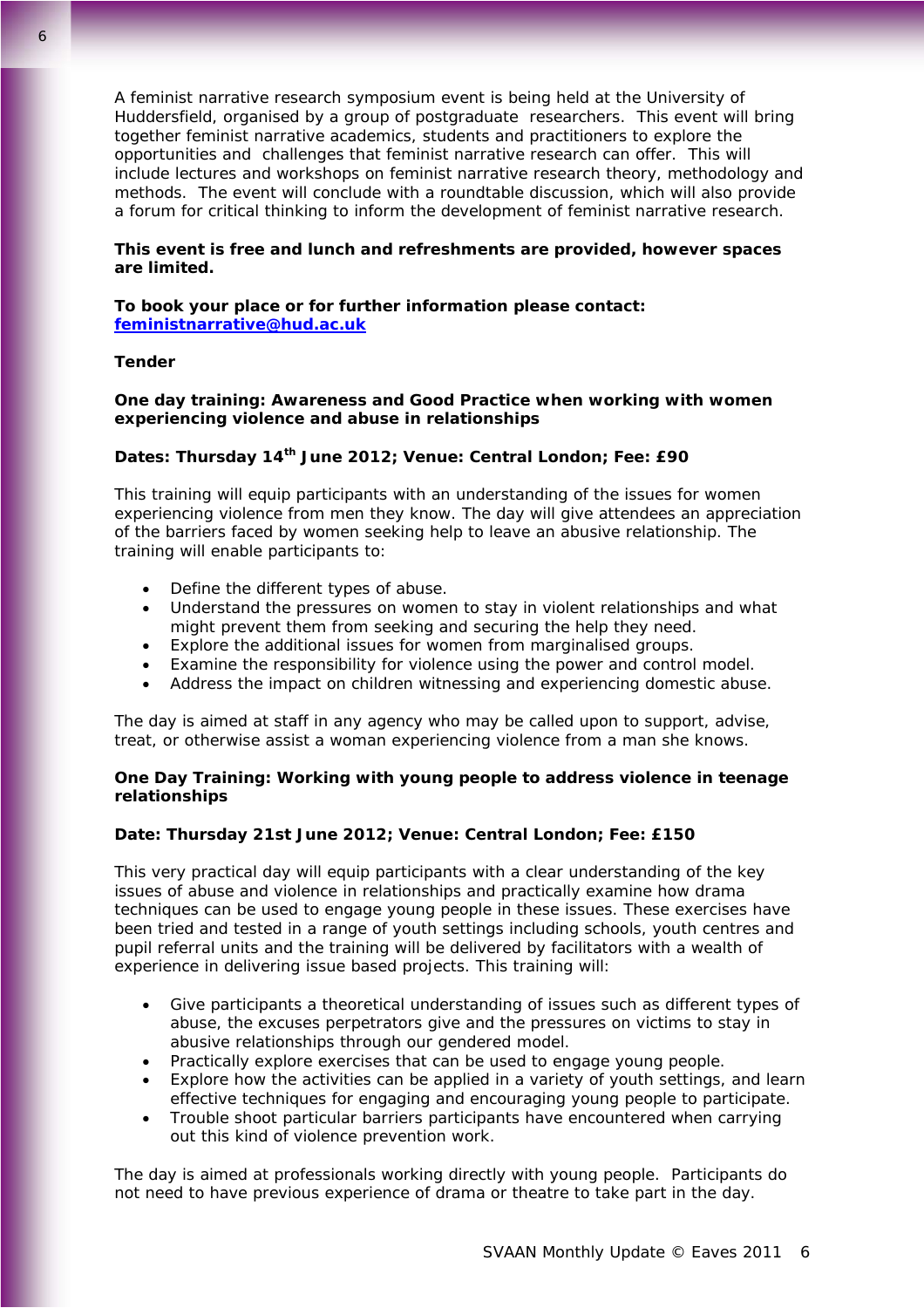# **One Day Training: Working effectively in and with Schools: a practical approach to successful partnerships with schools**

# **Date: Thursday 28th June 2012; Venue: Central London; Fee: £150**

This training will help participants to create robust and mutually beneficial links with schools to deliver high impact work with students and teachers. Working in schools is often a big challenge for organisations. Tender has experience of identifying ways to work successfully with a school's administration, schedules and ethos to build a strong relationship.

Attendees will increase their understanding of the needs and challenges faced by teachers and will develop methods of adapting their approaches to appeal to schools in light of these. This training will address:

- Making initial contact with schools strategies and methods
- Working with key teachers; Maintaining relationships once a project is underway
- Secondary, Primary, Special, Pupil Referral Units identifying their differing needs
- School-speak; becoming familiar with the language that schools and teachers use
- Developing and delivering teacher training

The day is aimed at staff in any organisation that may be starting to work directly in primary, secondary, special schools and pupil referral units.

**To request a booking form or some more information please contact Jake Tily on 0207 431 7278 or email [jake@tender.org.uk](mailto:jake@tender.org.uk)**

## **CWASU – London Metropolitan University**

# **SEXUAL EXPLOITATION OF CHILDREN AND YOUNG PEOPLE**

Training course delivered by the Child and Woman Abuse Studies Unit at London Metropolitan University in May and June 2012. Content includes:

- definitions and prevalence of sexual exploitation
- contexts and forms e.g. trafficking, abusive images of children, sex tourism, online grooming
- sexualisation of popular culture
- demand
- policy and practice responses including criminal justice and safeguarding frameworks

**Cost: £630.** 

7

## **The course runs over 6 days, from 10am-5pm:**

**Thursday 3rd May Friday 4th May Thursday 17th May Friday 18th May Thursday 14th June Friday 15th June** 

If attendees successfully complete assignments, the course carries credits towards a postgraduate certificate, diploma or MA.

**For more information, please contact Maddy Coy - [m.coy@londonmet.ac.uk](mailto:m.coy@londonmet.ac.uk)**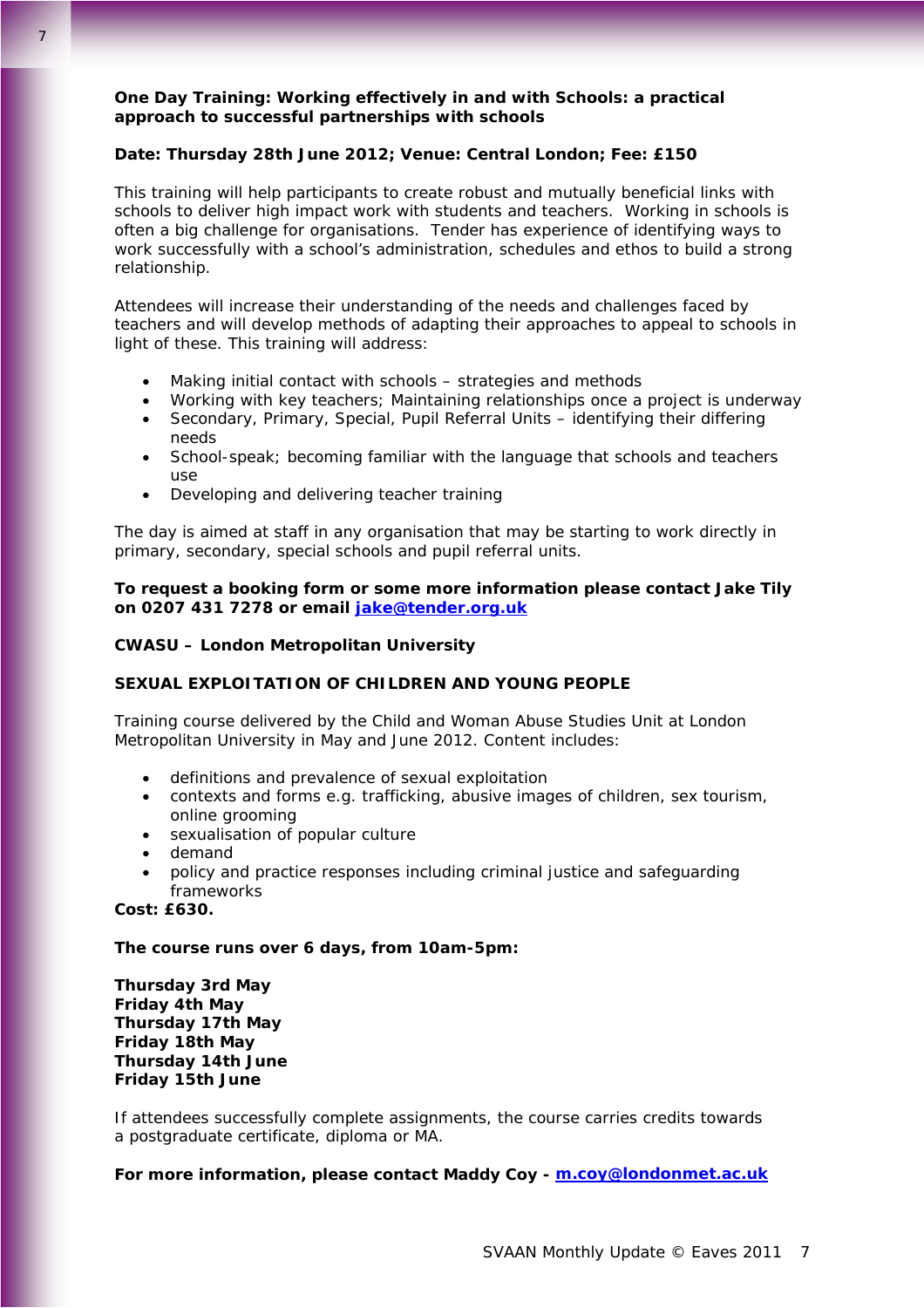**To enrol on the course, please contact Marcy O'Reilly [marcy.oreilly@londonmet.ac.uk](mailto:marcy.oreilly@londonmet.ac.uk)**

#### **London Voluntary Resource Centre**

**One day courses 2012 Domestic Violence 14th May 2012** 

# **Cost: £60 per person + VAT**

Domestic violence has its roots in political, cultural and economic forces which shape our response and interventions. This course explores the impact of domestic abuse on children and looks at the implications for their safety and wellbeing and the benefits of close inter-agency collaboration. It also considers strategies for working with families where violence against women, in all its forms, is an issue.

Learning outcomes cover

- The impact of domestic violence on women and children and strategies for working effectively with families where domestic violence is an issue.
- The definition of 'domestic violence', myths and stereotypes.
- The research on domestic violence.
- The political, cultural and economic reasons why women stay in violent relationships.
- The impact of domestic violence on children and the use of child protection procedures.
- Strategies for effective multi-agency working and creative packages of support for families where domestic violence is an issue.

**To book a place or for more information email [courses@reconstruct.co.uk](mailto:courses@reconstruct.co.uk?subject=Course%20code:%20DV140512) or call Joanne on 01895 204861**

# **Resources, Surveys & Consultations**

#### **Getting it right for victims and witnesses**

## **Closing Date: 22 April 2012**

The consultation partially sets out how the Government proposes to reform the Criminal Injuries Compensation Scheme (CICS) to protect compensation payments for those most seriously injured while removing less serious injuries like sprains from the scheme and restricting payments to those with criminal convictions.

#### **For all documents on the consultation and to respond follow the following link <http://www.justice.gov.uk/consultations/victims-witnesses-cp3-2012.htm>**

#### **Tower Hamlets Residents' Solidarity Campaign**

Since the beginning of 2012, the police in Tower Hamlets have been targeting women involved in street-based prostitution with arrests, displacement and threats of ASBOs in an effort to 'clean up' the streets for the 2012 Olympic and Paralympic Games.

Many of the women have had early experiences of abuse and violence; they have been groomed or forced into prostitution. For the vast majority, prostitution is a choice of 'no choice'. In addition, they experience high levels of sexual and physical violence on the streets and in their intimate relationships. They are faced with homelessness, drug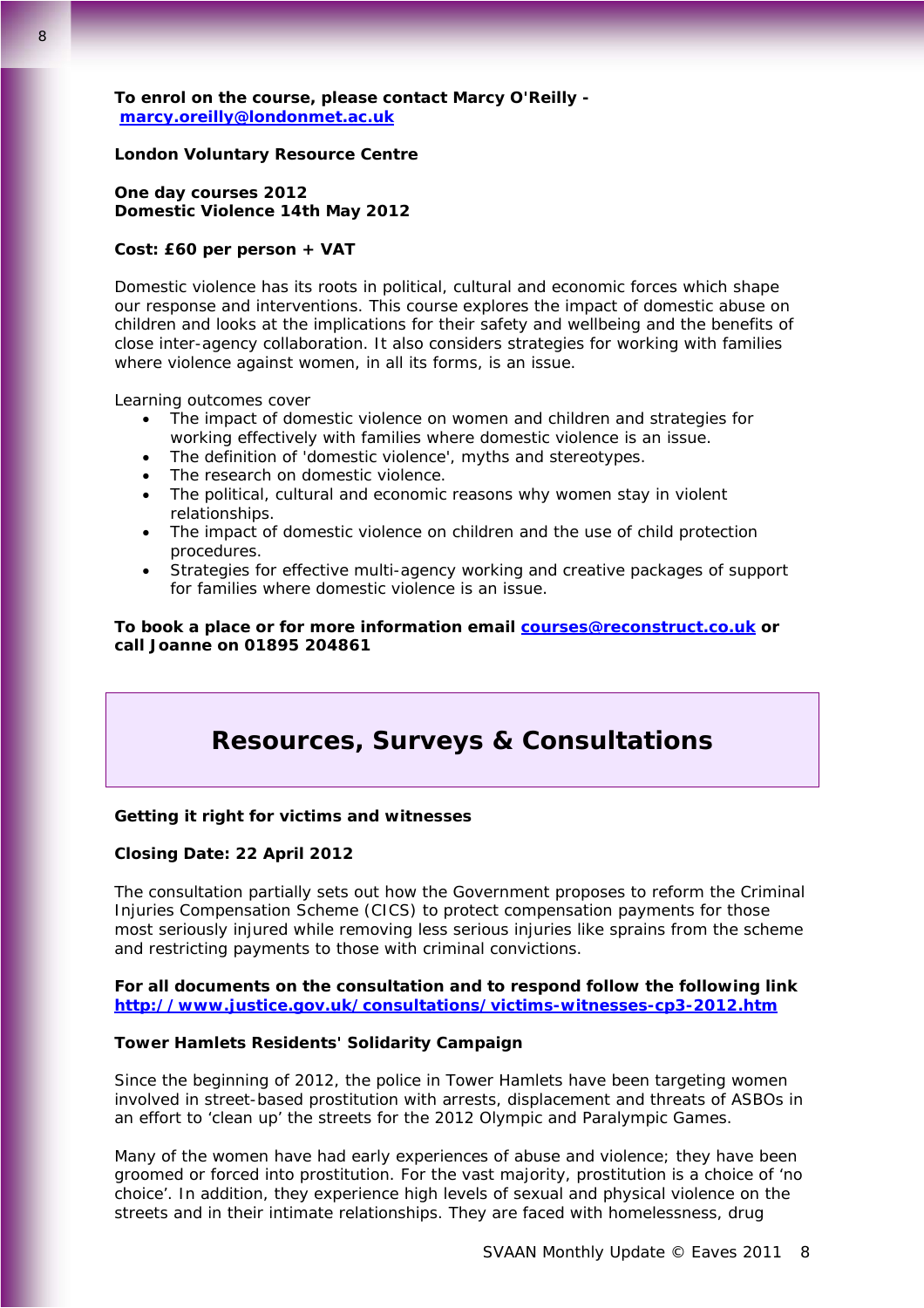addictions and poverty.

We call on the police and the council to stop this victimisation and instead to focus on those who buy sex (kerb-crawlers), those who perpetrate violence against women and those who exploit them (abusive partners and drug dealers).

## **Please sign the petition here**

**<http://www.ipetitions.com/petition/residents-solidarity-campaign/>**

# **ROW & CWASU**

Rights of Women, together with the Child and Woman Abuse Studies Unit (CWASU) at London Metropolitan University are currently working on a research project to explore women's experiences of the family justice system where domestic violence is an issue. We would like to interview women who have experienced domestic violence and have gone through, or are currently going through, child contact proceedings in London.

Interviews will last approximately 1hr-1hr 15 minutes, and will be conducted by telephone (or in person if preferred). All interviewees will remain anonymous in the research. Unfortunately, due to resource constraints, we will not be able to provide interpreters, so all interviews will be conducted in English.

## **Please contact Rights of Women's Policy and Public Affairs Officer, katherine@row.org.uk or telephone 020 7251 6575** if you have any service users who are interested to speak to our team and who:

- Speak Fnglish:
- Have experienced domestic violence; and,
- Have gone through / are going through child contact proceedings in London

#### **Mumsnet**

#### **We Believe You Rape Awareness Campaign**

Mumsnet launched a new campaign- We Believe You, and it has two simple aims. First, we want to shine a spotlight on the prevalence of rape and sexual assault in women's lives; then, we want to pull apart the many myths surrounding rape, which make so many women feel that they will not be believed if they report this crime.

#### **To all those women, we say: we believe you.**

We hope this campaign will succeed in showing just how many lives have been blighted by sexual violence. We hope it will explode the myth that most rapes are carried out by strangers, and that the testimony of women who have been raped by men they know should be viewed with suspicion. We hope it will show that there is no 'typical' rape survivor, and reassure those who have experienced rape that it's never your fault.

## **We believe you. Join us in spreading the word. #webelieveyou And, if you are able to, share your experiences. #ididnotreport**

**[Join the discussion on the Talk boards](http://www.mumsnet.com/Talk/campaigns/1424654-We-Believe-You-were-launching-our-rape-awareness-campaign-today) [Read our webchat with Director of Public Prosecutions Keir Starmer](http://www.mumsnet.com/Talk/mumsnet_live_events/1426525-Live-webchat-with-Keir-Starmer-Director-of-Public-Prosecutions-Tuesday-13-March-9-30-10-30am)**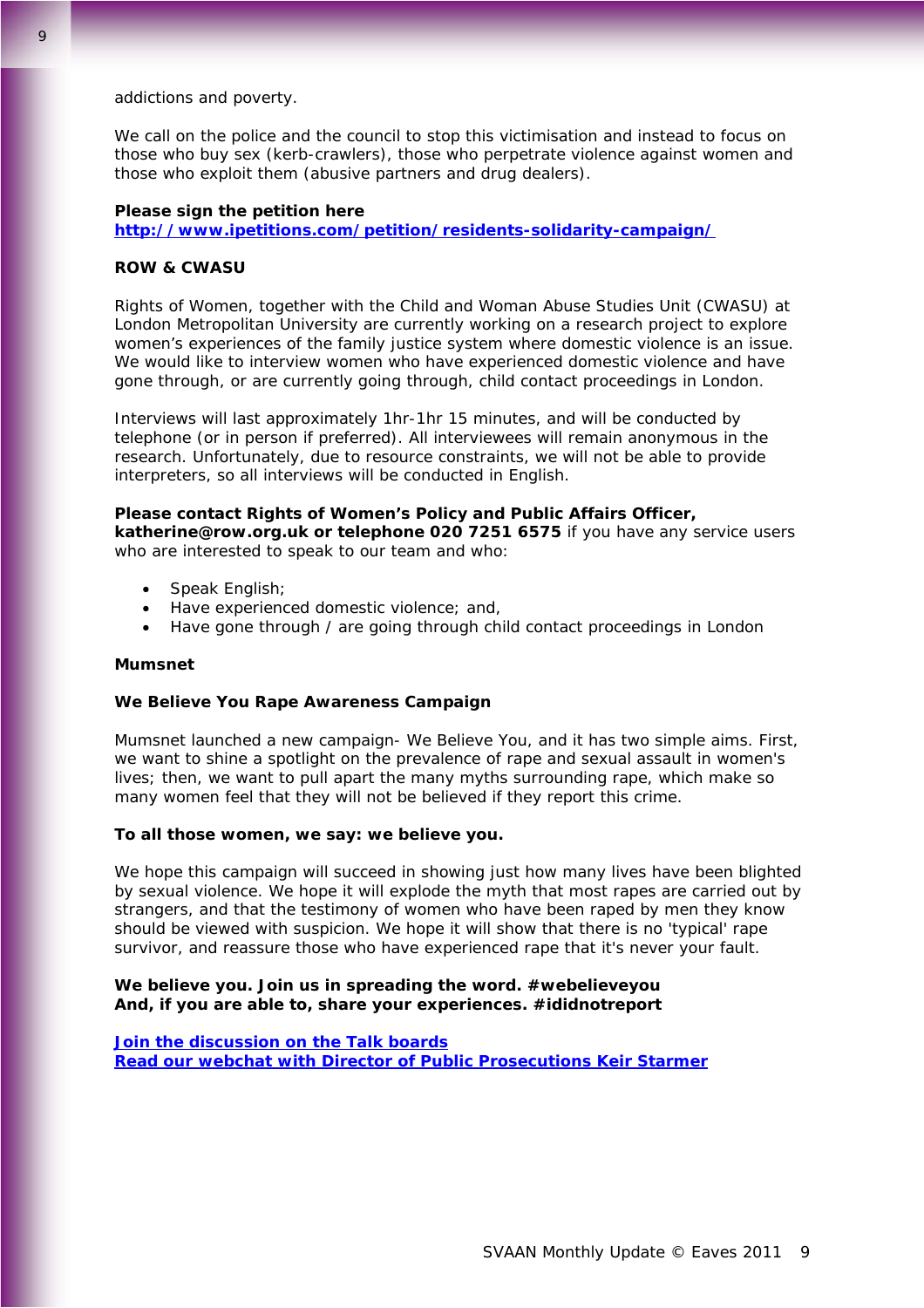# **Vacancies and Volunteering**

# **Womankind**

# **CHIEF EXECUTIVE**

We are looking for a new Chief Executive with the passion and capabilities to inspire and lead the organisation into our next phase of development. Grounded in practical experience in the field, the Chief Executive will be a seasoned leader with a commitment to women's rights, able to mobilise resources and galvanise others to engage with the fundamental issues of gender equality in the developing world.

Our new Chief Executive will be able to provide visionary and strategic leadership whilst delivering increased organisational effectiveness. Through their leadership, grass roots local change will be leveraged to impact global policy, build strategic partnerships and ultimately create systemic change.

Working with an ambitious and engaged Board and a highly dedicated staff team, the Chief Executive will increase Womankind Worldwide's capacity to support a global community of women shaping their own futures and enhancing the future prospects of their communities.

# **Applications should be uploaded at [www.perrettlaver.com/candidates](http://www.perrettlaver.com/candidates) by quoting reference number 1031.**

#### **The closing date for applications is midday on Friday 13th April 2012.**

#### **Eaves**

**Advice Worker – Substance Misuse Fixed Term Contract to end October 2012 (May be subject to extension) Salary SP30-35 £28,770 - £32,532** 

#### **You will be required to:**

- Assist in the development and delivery of Eaves' Advice and Support Centre for women who have experienced or are at risk of experiencing different forms of sexual violence.
- Provide general advice and support to women accessing services either by telephone or in person.
- Provide specialist advice and support on substance misuse issues.
- Develop and run appropriate service user workshops.
- Build partnerships with statutory and voluntary organisations to improve access to and provision of services for women who have experienced sexual violence.

#### **Do you have:**

- Knowledge and understanding of issues facing women who have experienced different forms of sexual violence/substance misuse and services available to them.
- Experience of providing advice and advocacy support to vulnerable women (including experience of needs assessment and support planning).
- Knowledge of relevant legislation: housing, benefits, legal rights, child protection, affecting women escaping violence.
- Knowledge and experience of working on a one to one basis with women with substance misuse problems.

If so, we'd like to hear from you.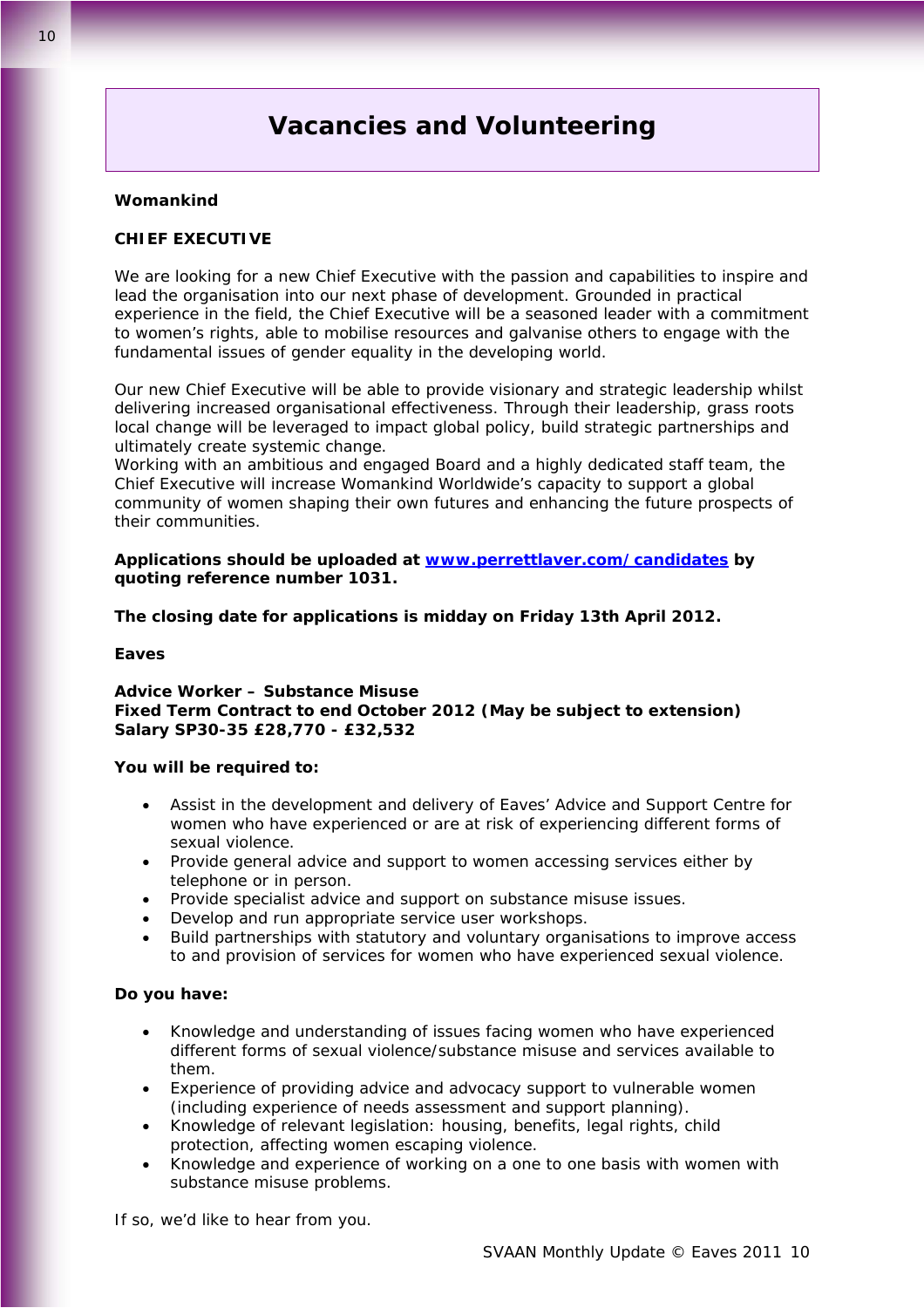For an application pack, please call our recruitment line on 020 7840 7124 or email [recruitment@eaveshousing.co.uk](mailto:recruitment@eaveshousing.co.uk). You can also download it from Eaves' website at [www.eaves4women.co.uk](http://www.eaves4women.co.uk/)

# **Closing date: Friday 13th April 2012 Midday Interview date: Tuesday 24<sup>th</sup> April 2012**

# **TRUST & FOUNDATIONS FUNDRAISING OFFICER FULL-TIME £33,306 - £36,096 SP 33-36 pa - fixed term contract to end March 2013 LONDON**

- To raise new income for the charity from trusts & foundations
- Manage existing income and funders
- Reduce expenditure through sourcing in-kind donations from trusts or foundations

Do you have:

- Substantial experience of successful fundraising from trust & foundation sources;
- Evidence of achieving fundraising targets;
- Demonstrable knowledge of routes into new avenues of funding;
- Experience of developing and maintaining productive relationships with trust & foundation funders; and
- Experience of submitting high-quality monitoring returns to funders, on time?

If so, we'd like to hear from you.

**For an application pack, please call our recruitment line on 020 7840 7124 or email [recruitment@eaveshousing.co.uk.](mailto:recruitment@eaveshousing.co.uk) You can also download it from Eaves' website at [www.eaves4women.co.uk](http://www.eaves4women.co.uk/)**

**Closing date: Monday 16th April 2012 Midday Interview date: Monday 23rd April 2012** 

**Toynbee Hall** 

**Safe Exit Coordinator**

# **Salary: £29,000-£31,000 per annum pro rata plus 6% employer pension contribution after 6 months service 21 hours per week Contract until 31 March 2013**

Safe Exit at Toynbee Hall is a unique and successful partnership project working to reduce prostitution in Tower Hamlets, including running the Diversion Scheme which diverts women from the criminal justice system. We have also recently been working to reduce the impact of the Olympics on women selling sex on the streets in the Olympic boroughs.

You will have a strong interest in women's rights, and be skilled at developing and managing projects, research opportunities, and partnerships. You will have the determination and communication skills to make the project effective for its users and influential at a regional and national level. You will also be interested in managing research and influencing organisations around the impact of the Olympics.

**To apply please email [recruitment@toynbeehall.org.uk](mailto:recruitment@toynbeehall.org.uk) or call 020 7247 6943 to request an application pack.**

**Closing date: 5pm, 23rd April 2012 Interviews: 3 May 2012**